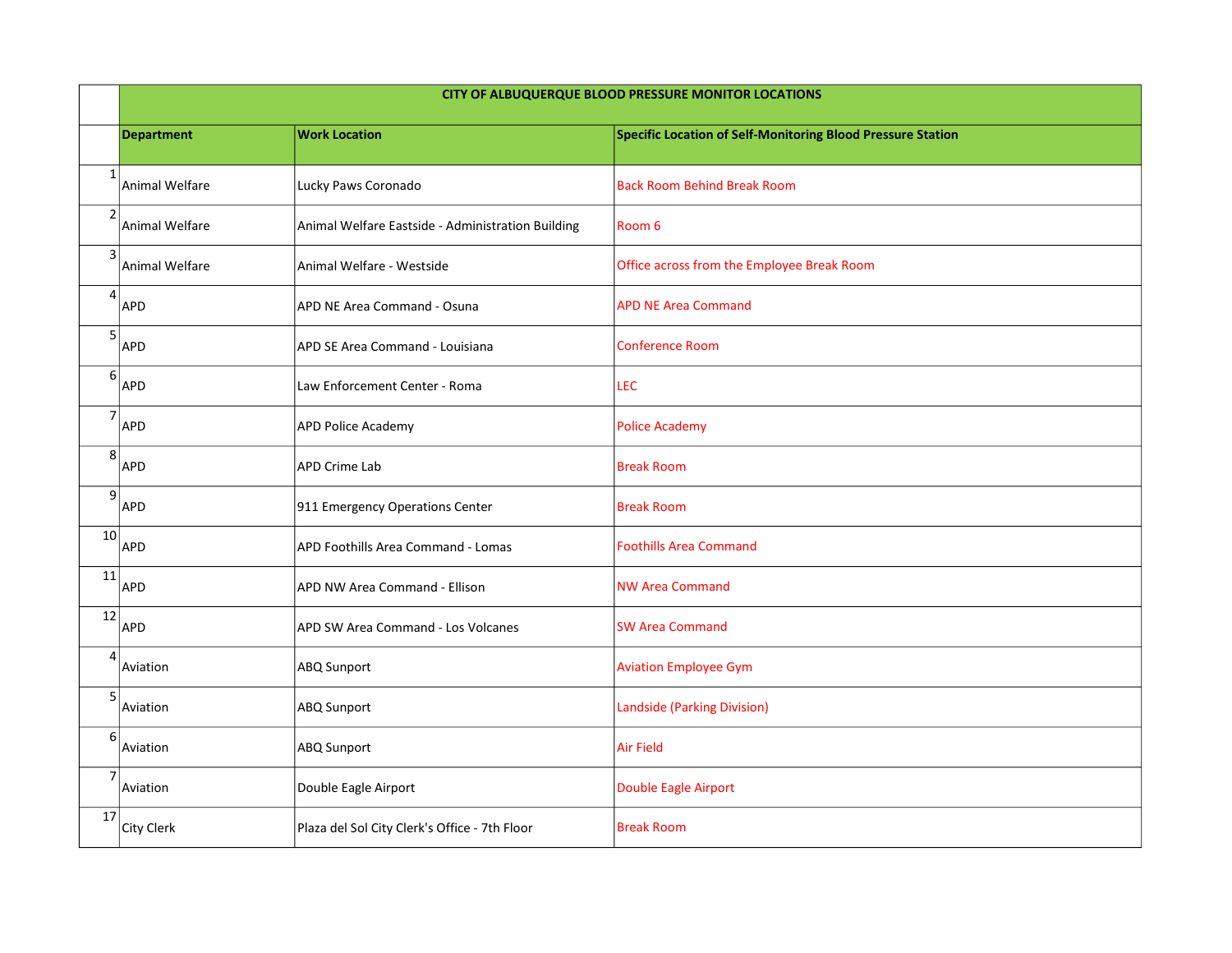| 8               | <b>City Council</b>      | City Hall City Council - 9th Floor                 | <b>Conference Room</b>                                                  |
|-----------------|--------------------------|----------------------------------------------------|-------------------------------------------------------------------------|
| 19              | <b>Cultural Services</b> | Albuquerque Art Museum                             | <b>Break Room</b>                                                       |
| 20 <sup>1</sup> | <b>Cultural Services</b> | BioPark Aquarium                                   | Administration Building - Cubicle closest to the back door              |
| 21              | <b>Cultural Services</b> | <b>BioPark Zoo</b>                                 | Administration Building - "Privacy Room" next to Erica Hubbard's office |
| 22              | <b>Cultural Services</b> | City Hall Cultural Services - 6th Floor            | Room 605 - Break Room                                                   |
| $\overline{9}$  | <b>Cultural Services</b> | Erna Ferguson Library - 3700 San Mateo Blvd NE     | <b>Break Room</b>                                                       |
| 10              | <b>Cultural Services</b> | Lomas/Tramway Library - 908 Eastridge NE           | <b>Break Room</b>                                                       |
| 11              | <b>Cultural Services</b> | Main Library - 501 Copper NW                       | <b>Break Room</b>                                                       |
| 12              | <b>Cultural Services</b> | South Valley Library 3904 Isleta Blvd SW           | <b>Break Room</b>                                                       |
| 13              | <b>Cultural Services</b> | Unser/Central Library - 8081 Central Ave NW        | <b>Break Room</b>                                                       |
| 14              | <b>DFAS</b>              | City Hall DFA Accounting - 8th Floor               | <b>Suite 8010</b>                                                       |
| 29              | <b>DFAS</b>              | City Hall Purchasing - 7th Floor                   | <b>Purchasing Office</b>                                                |
| 30              | <b>DFAS</b>              | City Hall DFA Budget and Admin office - 11th Floor | <b>Break Room</b>                                                       |
| 31              | <b>DFAS</b>              | Pino Yard - Building H                             | Warehouse                                                               |
| 32              | <b>DFAS</b>              | City Hall Employee Health Services - Basement      | <b>EAP Lobby</b>                                                        |
| 15              | <b>DMD</b>               | City Hall DMD - 3rd Floor                          | <b>Kitchen Area</b>                                                     |
| 34              | DMD                      | Plaza del Sol Parking Division - 5th Floor         |                                                                         |
| 35              | <b>DMD</b>               | Plaza del Sol Construction Services - 8th Floor    |                                                                         |
| 16              | <b>DMD</b>               | City Hall DMD - 7th Floor                          | Room 7057 - Fiscal Library Area                                         |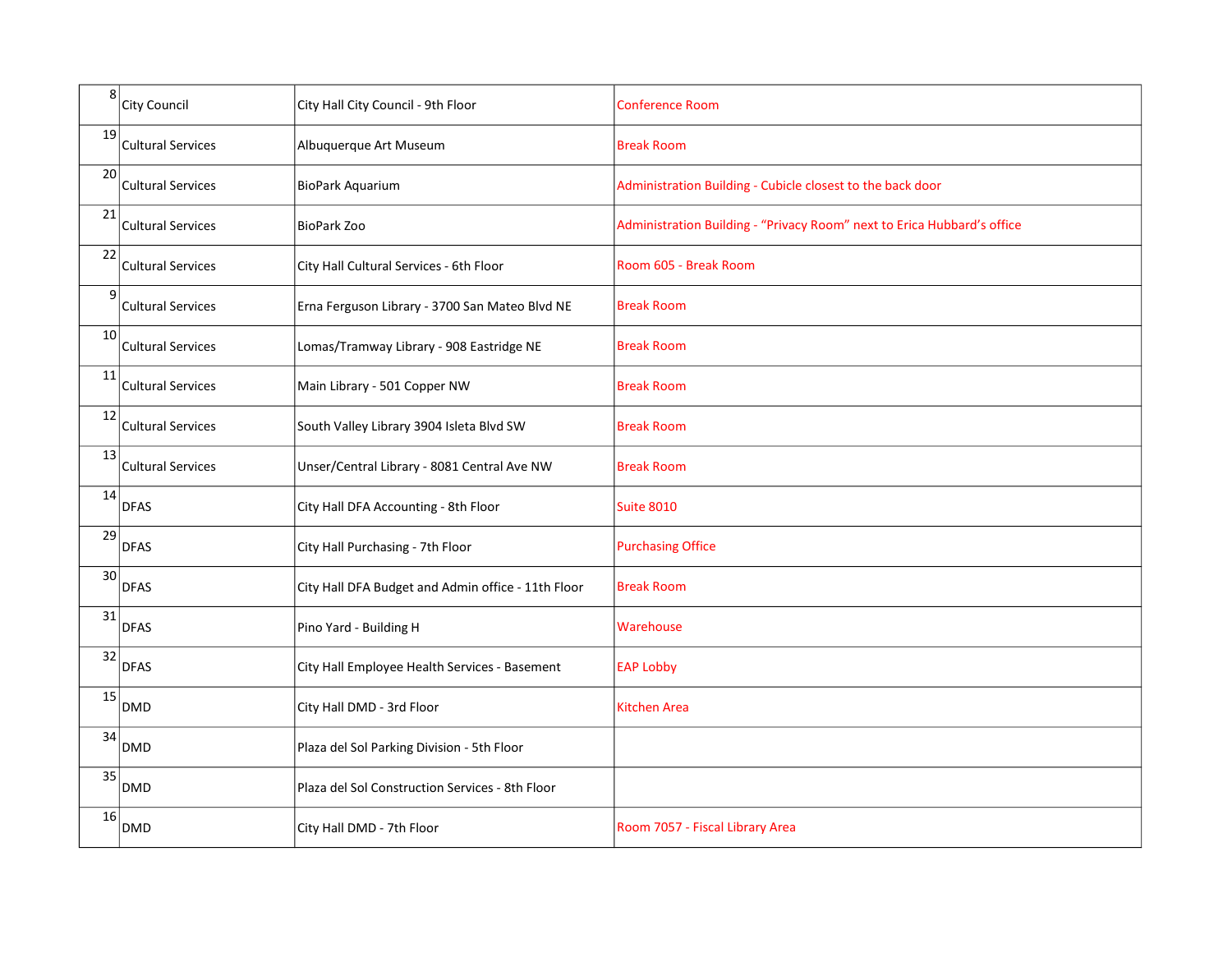| 37 | <b>DMD</b>                                      | 1801 4th Street Facility - Building B                                       |                                                                                  |
|----|-------------------------------------------------|-----------------------------------------------------------------------------|----------------------------------------------------------------------------------|
| 38 | <b>DMD</b>                                      | 1801 4th Street Facility - Building A                                       |                                                                                  |
| 39 | <b>DMD</b>                                      | Pino Yard DMD Traffic Engineering - Building B                              |                                                                                  |
| 40 | <b>DMD</b>                                      | Pino Yard DMD Street Maintenance - Building F                               | <b>Plotter Area</b>                                                              |
| 41 | <b>DMD</b>                                      | Streets - Satellite 3 Office                                                |                                                                                  |
| 42 | DTI                                             | Plaza del Sol 311 - 6th floor                                               | Room 30 - The "Chill Room"                                                       |
| 43 | DTI                                             | 1801 4th Street Facility                                                    | <b>Break Room</b>                                                                |
| 44 | DTI                                             | City Hall DTI ERP - 8th Floor                                               | <b>ERP</b>                                                                       |
| 45 | <b>DTI</b>                                      | City Hall DTI - 2nd Floor                                                   | Room 2061 Break Room                                                             |
| 46 | Economic Development                            | City Hall Economic Development - 11th Floor                                 | Room 11015 - Conference Room                                                     |
| 17 | Environmental Health                            | City Hall Environmental Health - 3rd Floor                                  | <b>EHD Front Conference Room</b>                                                 |
| 48 | <b>Environmental Health</b>                     | Montessa Labs                                                               |                                                                                  |
| 49 | <b>Environmental Health</b>                     | <b>Vehicle Pollution Management</b>                                         |                                                                                  |
| 50 |                                                 | Family & Community Services City Hall Family Community Services - 5th Floor | <b>Family and Community Services</b>                                             |
| 51 |                                                 | Family & Community Services Child Development Administration                | <b>Child Development Administration</b>                                          |
| 52 | Family & Community Services Governor Bent Pre K |                                                                             | <b>Governor Bent Pre K</b>                                                       |
| 53 | Family & Community Services                     | CABQ/Bernalillo County Area Agency on Aging 700 4th<br>St SW Suite A        | Reception Office - Middle of East Wing                                           |
| 18 | Fire                                            | Fire Academy                                                                | Front Desk Area (Can also go to any fire station and get blood pressure checked) |
| 19 | <b>HR</b>                                       | City Hall Insurance and Benefites - 7th Floor                               | Room 702 Lobby                                                                   |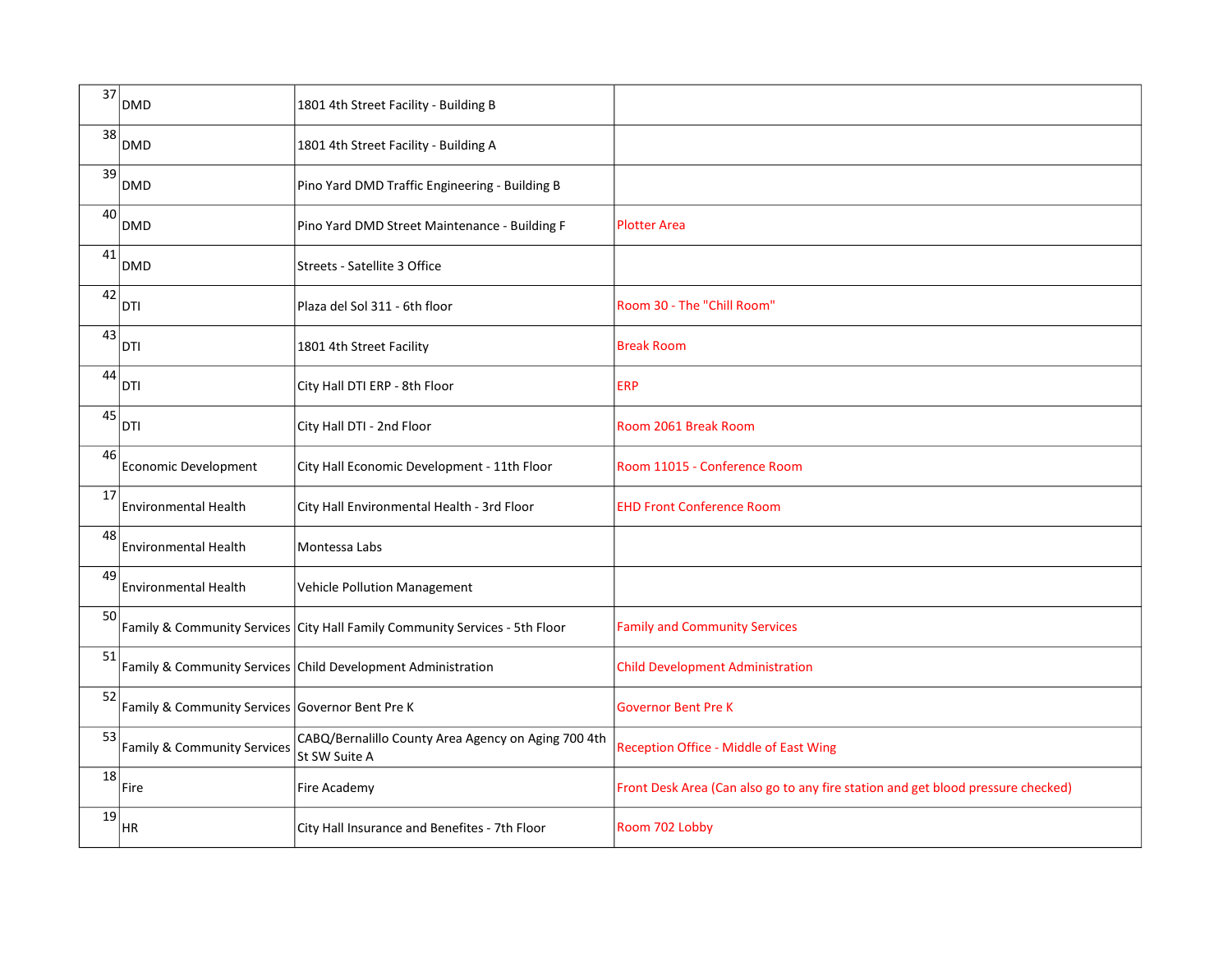| 20 <sub>2</sub> | HR.                                    | City Hall Employee Learning Center - Basement       | <b>ELC Welcome Lobby</b>                                               |
|-----------------|----------------------------------------|-----------------------------------------------------|------------------------------------------------------------------------|
|                 | 21 Internal Audit/Inspector<br>General | City Hall Internal Audit - 5th Floor                | Entrance of the Office in Suite 5025                                   |
| 58              | Legal                                  | City Hall Legal - 4th Floor                         | <b>Room 403</b>                                                        |
| 22              | Mayor's Office/CAO                     | City Hall Mayor's Office/CAO - 11th Floor           | Mayor's Office - In the back near the Communications Director's office |
| 23              | Parks & Recreation                     | Pino Yard Parks & Recreation - Building C           | <b>Building C</b>                                                      |
| 24              | Parks & Recreation                     | 1801 4th Street Facility Administration Building    | Kitchen/Break Room                                                     |
| 25              | Parks & Recreation                     | Park Management - 6th Street Satellite              | <b>Inside Satellite</b>                                                |
| 26              | Parks & Recreation                     | Park Management - Los Altos Satellite               | <b>Inside Satellite</b>                                                |
| 27              | Parks & Recreation                     | Park Management - Sports and Trails Satellite       | <b>Inside Satellite</b>                                                |
| 28              | Parks & Recreation                     | Park Management - Forestry Satellite                | <b>Inside Satellite</b>                                                |
| 29              | Parks & Recreation                     | Pino Yard Park Management - Building A              | <b>Inside Satellite</b>                                                |
| 30              | Parks & Recreation                     | Park Management - Greenhouse                        | <b>Greenhouse Break Area</b>                                           |
| 31              | Parks & Recreation                     | Open Space - Shooting Range                         | <b>Break Room</b>                                                      |
| 32              | Parks & Recreation                     | Open Space - Montessa Park/OSD Admin Office         | <b>Front Desk Area</b>                                                 |
| 33              | Parks & Recreation                     | Open Space - Visitor Services                       | Casita                                                                 |
| 34              | Parks & Recreation                     | Recreation - Jerry Cline (L and XL cuffs)           | <b>Break Room</b>                                                      |
| 35              | Parks & Recreation                     | Recreation - Golf and Event Center (L and XL Cuffs) | <b>Break Room</b>                                                      |
| 36              | Parks & Recreation                     | Recreation - Esperanza Bike Shop                    | <b>Break Room</b>                                                      |
| 37              | Parks & Recreation                     | Golf - Arroyo Del Oso                               | <b>Golf Management Office</b>                                          |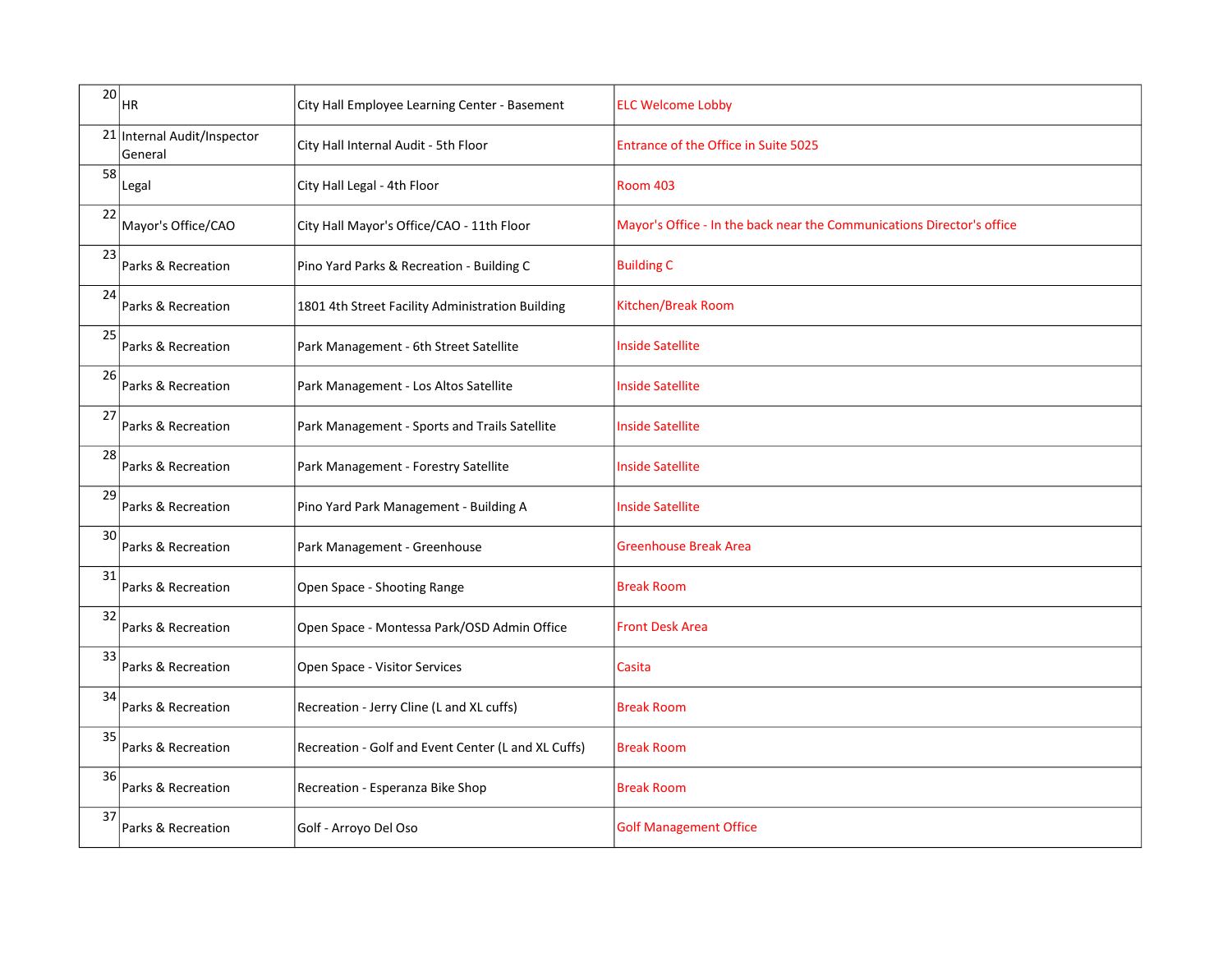| 38 | Parks & Recreation                                      | Golf - Ladera                                   | <b>Break Room</b>                              |
|----|---------------------------------------------------------|-------------------------------------------------|------------------------------------------------|
| 39 | Parks & Recreation                                      | Golf - Los Altos                                | <b>Break Room</b>                              |
| 40 | Parks & Recreation                                      | Golf - Puerto Del Sol                           | <b>Break Room</b>                              |
| 41 | Parks & Recreation                                      | Aquatics - Los Altos Pool                       | Classroom                                      |
| 42 | Parks & Recreation                                      | Aquatics - West Mesa Aquatic Center             | <b>Olympic Lifeguard Breakroom</b>             |
| 43 | Parks & Recreation                                      | Aquatics - Highland Pool                        | <b>Guard Room</b>                              |
| 44 | Parks & Recreation                                      | Aquatics - Betsy Patterson Pool at Sandia HS    | <b>Guard Room</b>                              |
| 45 | Parks & Recreation                                      | Aquatics - Valley Pool                          | <b>Guard Room</b>                              |
| 46 | Parks & Recreation                                      | <b>Balloon Fiesta Park</b>                      | One of the offices at BFP                      |
| 84 | Planning                                                | Plaza del Sol Planning Department - 3rd Floor   | Plaza Del Sol - Cubicle next to reception area |
| 85 | <b>Senior Affairs</b>                                   | Sports & Fitness Center - Los Volcanes          | <b>Front Desk Area</b>                         |
| 86 | <b>Senior Affairs</b>                                   | <b>CASA Senior Affairs Administration</b>       | <b>CASA Break Room</b>                         |
| 87 | Senior Affairs                                          | North Domingo Baca Community Center             | North Domingo Baca                             |
| 88 | Solid Waste Management                                  | Pino Yard Solid Waste 5501 Pino NE - Building D |                                                |
| 89 | Solid Waste Management                                  | 4600 Edith NE - 1st Floor                       | <b>Driver's Lounge</b>                         |
| 90 | Transit                                                 | Alvarado Transportation Center - 2nd Floor      | <b>Employee Break Room</b>                     |
| 91 | Transit                                                 | Daytona Transit Facility                        | <b>Driver's Lounge</b>                         |
| 92 | Transit                                                 | <b>Yale Transit Facility</b>                    | <b>Driver's Lounge</b>                         |
|    | <b>WATER AUTHORITY BLOOD PRESSURE MONITOR LOCATIONS</b> |                                                 |                                                |